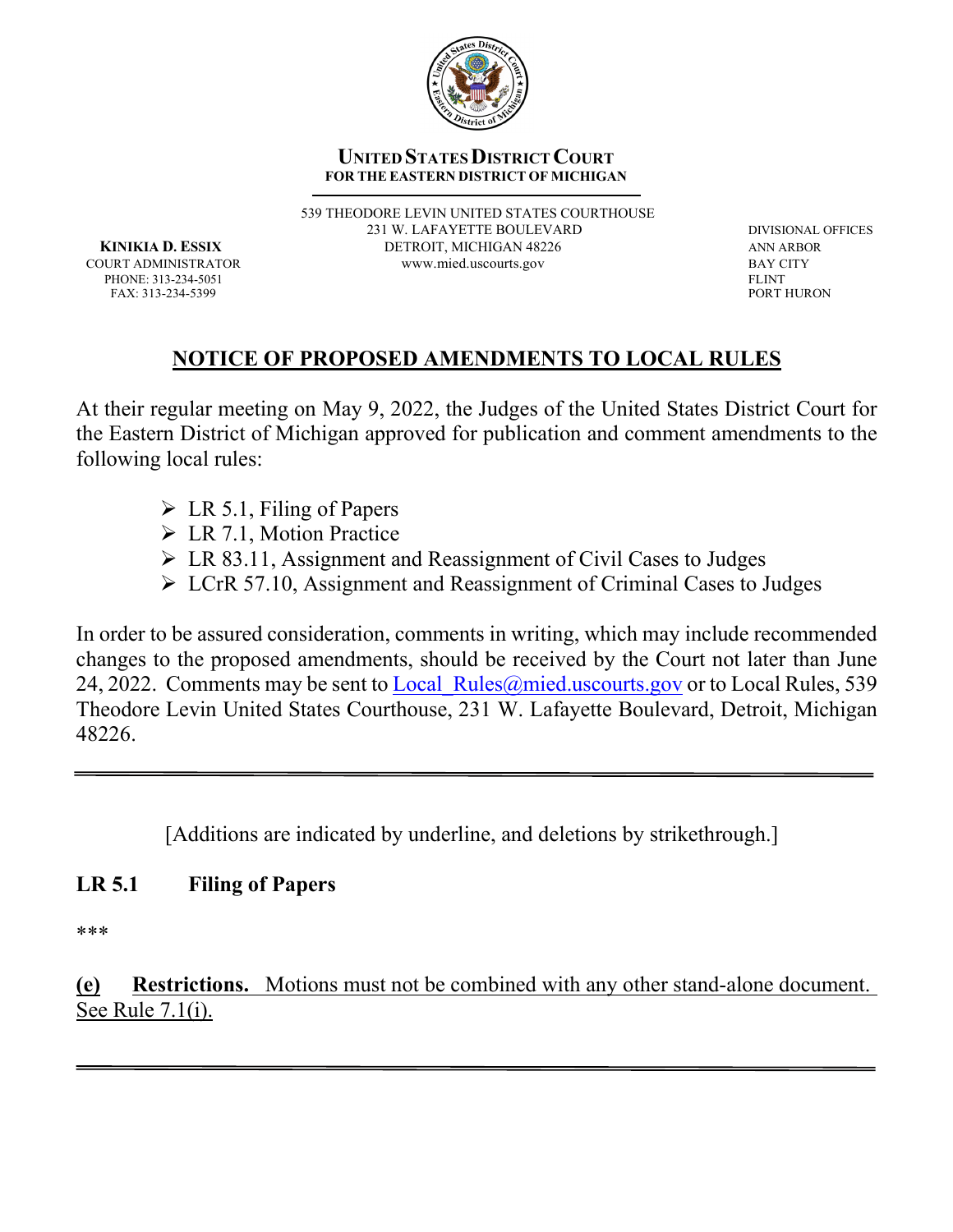#### **LR 7.1 Motion Practice**

## **(a) Seeking Concurrence in Motions and Requests.**

(1) Before filing a motion, tThe movant must make all reasonable and timely efforts to speak personally or to meet with opposing counsel or the opposing unrepresented party to ascertain whether the contemplated motion, or request under Federal Rule of Civil Procedure  $6(b)(1)(A)$ , will be opposed. If the movant obtains concurrence, the parties or other persons involved may make the subject matter of the contemplated motion or request a matter of record by filing a written stipulation or submit a proposed stipulated order through document utilities. If the parties seek entry of an order, the stipulation must so state.

(2) If concurrence is not obtained, the motion or request must state:

 (A) there was a conference or meeting between attorneys or unrepresented parties and other persons entitled to be heard on the motion in which the movant explained the nature of the motion or request and its legal basis and requested the opposing party refused to but did not obtain concurrence in the relief sought;

 (B) despite reasonable and timely efforts specified in the motion or request, the movant was unable to conduct a conference; or

 (C) concurrence in this motion has not been sought because of the emergent nature of the relief requested in the motion; or

 (CD) concurrence in this motion has not been sought because the movant or nonmovant is an incarcerated prisoner proceeding pro se.

(3) The court may tax costs impose sanctions for unreasonable withholding of consent and for violating this rule, which may include taxing costs and attorney's fees, denying the motion, and striking the filing.

 $(b) - (h)$  [unchanged]

 (i) **Restrictions.** Motions must not be combined with any other stand-alone document. For example, a motion for preliminary injunctive relief must not be combined with a complaint, a counter-motion must not be combined with a response or reply, and a motion for downward departure must not be combined with a sentencing memorandum. Papers filed in violation of this rule will be stricken.

> **COMMENT:** Federal Rule of Civil Procedure 6(b)(1)(A) permits a person to seek an enlargement of time "with or without motion or notice … if a request is made before the original time or its extension expires …" Although the Court generally prefers that such relief be sought by stipulation or motion, if a person chooses to seek relief by means of a "request," LR 7.1(a) still applies.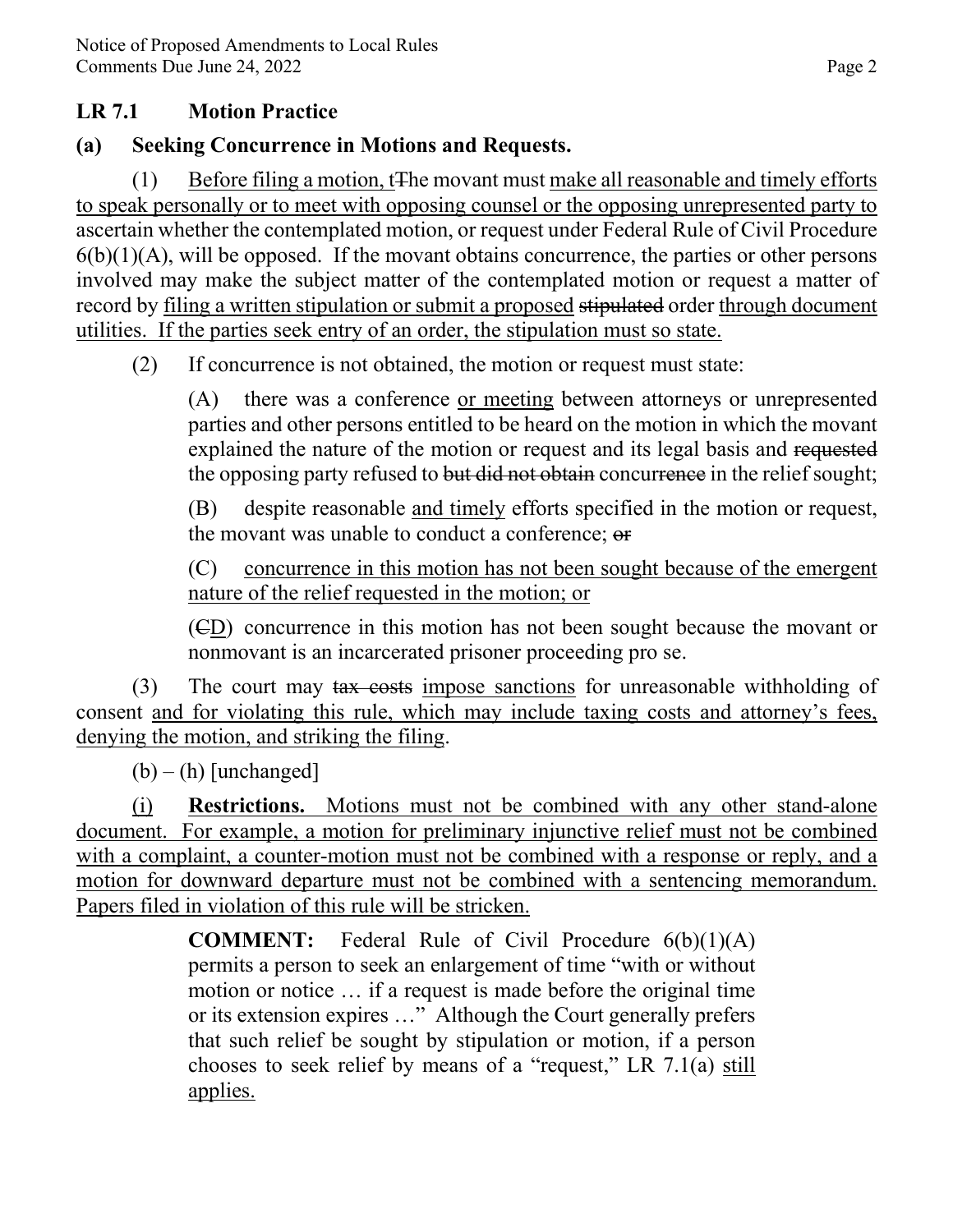LR 7.1(a) requires an in-person, video, or telephone conversation contact with other parties and other persons entitled to be heard on the motion to seek concurrence in the relief requested. An email exchange generally will not suffice. The communication also must be timely. A conversation that occurs on the same day the motion is filed generally will not be sufficient. If no conference is conducted, the movant must describe in detail the efforts made to confer with the opponent under LR  $7.1(a)(2)(B)$ . The court retains the inherent authority to alter the briefing schedule.

Attempts to circumvent the LR in any way may be considered an abusive practice which may result in the motion or response being stricken as well as sanctions being imposed under LR 11.1.

The following LR's local rules also apply to specific types of motions:

1) LR 15.1, Form of a Motion to Amend and Its Supporting Documentation

2) LR 37.1, Motion to Compel Discovery

3) LR 37.2, Form of Discovery Motions

4) LR 54.2, Social Security Fee Motions

5) LR 59.1, Motion to Alter or Amend a Judgment

6) LR 65.1, Motions for Temporary Restraining Orders and for Preliminary Injunctions

7) LR 83.50, Bankruptcy Cases and Proceedings

Stylistic amendments to the Federal Rules of Civil Procedure took effect on December 1, 2007. Pursuant to those amendments, the reference to Fed. R. Civ. P  $6(b)(1)$  in LR 7.1(a)(1) was changed to Fed. R. Civ. P. 6(b)(1)(A). (6/2/08)

The movant must not include a "notice of hearing" unless the judge so directs.

Good practice requires a moving party to state clearly the relief requested in the motion, especially where declaratory or injunctive relief is sought. A moving party may submit through document utilities a proposed order describing the relief sought. See Electronic Filing Policies and Procedures R  $\ddot{H}$  12(a). Proposed orders must not be filed on the case docket.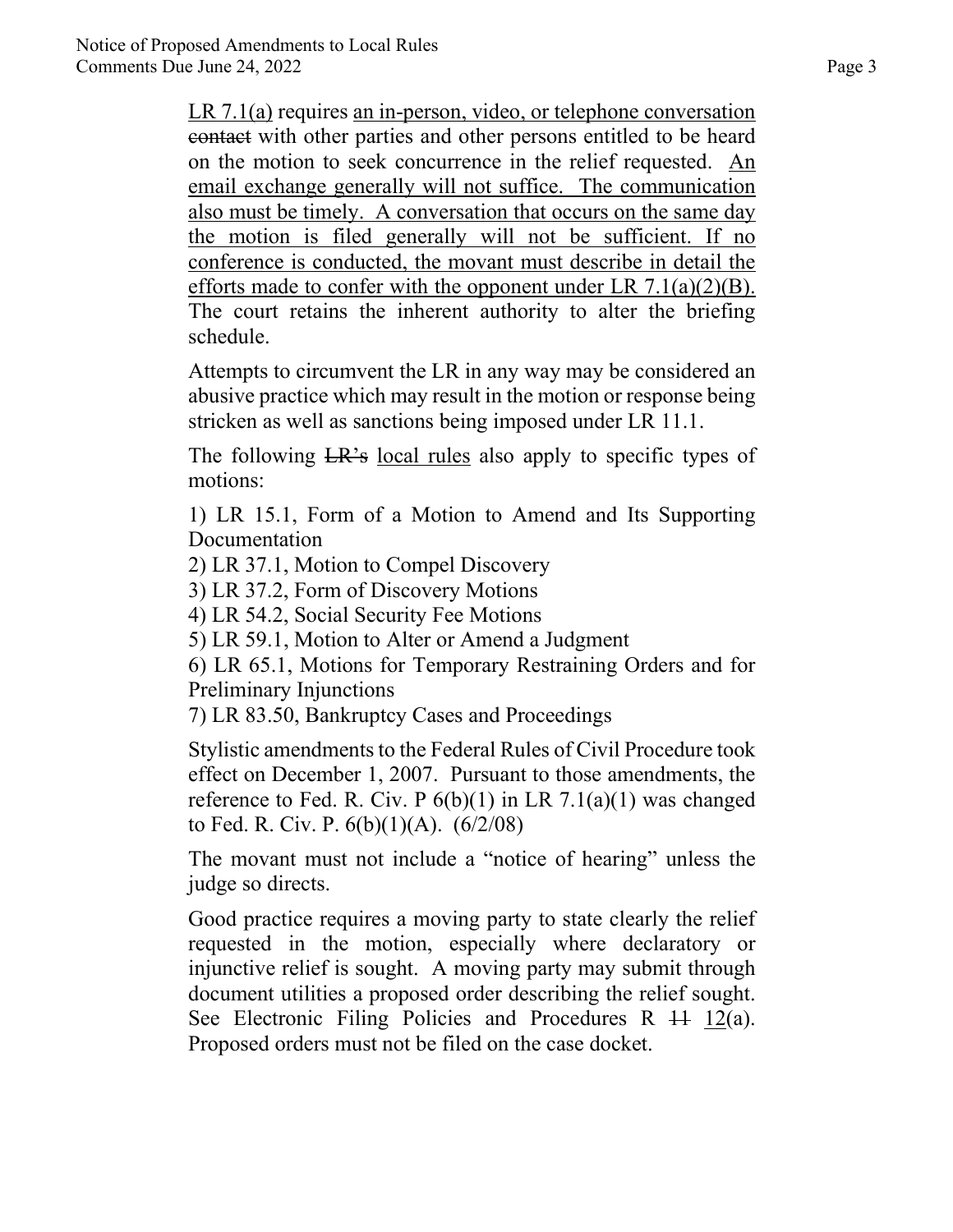### **LR 83.11 Assignment and Reassignment of Civil Cases to Judges**

\*\*\*

## **(b) Reassignment of Civil Cases.**

 $(1) - (5)$  [unchanged]

(6) Motions for relief filed under 28 U.S.C. § 2255 shall be assigned to the Judge who imposed sentence on the defendant. If the sentencing judge (1) has retired from the court, or  $(2)$  is a senior judge no longer receiving any cases, or to the Judge who is appointed to fill the vacancy of the sentencing Judge. If no judge has been appointed to fill that vacancy, the matter will be reassigned by random method under subsection (a). However, motions under 28 U.S.C. § 2255 filed by co-defendants in multi-defendant cases will be reassigned to the judge to whom the first motion was reassigned.

(7) [unchanged]

(8) Matters arising from a civil, special civil (as defined in  $(a)(1)$ ), or miscellaneous case assigned to (1) a judge who has retired from the court, or (2) a senior judge no longer receiving special civil or miscellaneous cases, will be assigned to the judge who is appointed to fill the vacancy of that judge. If no judge has been appointed to fill that vacancy, the matter will be reassigned by random method under subsection (a).

\*\*\*

### **LCrR 57.10Assignment and Reassignment of Criminal Cases to Judges**

\*\*\*

(b) Reassignment of Criminal Cases.

 $(1) - (4)$  [unchanged]

 (5) Matters arising from a criminal case assigned to (1) a judge who has retired from the court, or (2) a senior judge no longer receiving criminal cases, will be assigned to the judge who is appointed to fill the vacancy of that judge. If no judge has been appointed to fill that vacancy, the matter will be reassigned by random method under subsection (a). However, if a matter is reassigned under this subrule, matters arising in cases of codefendants in multi-defendant cases will be reassigned to the judge to whom the first matter